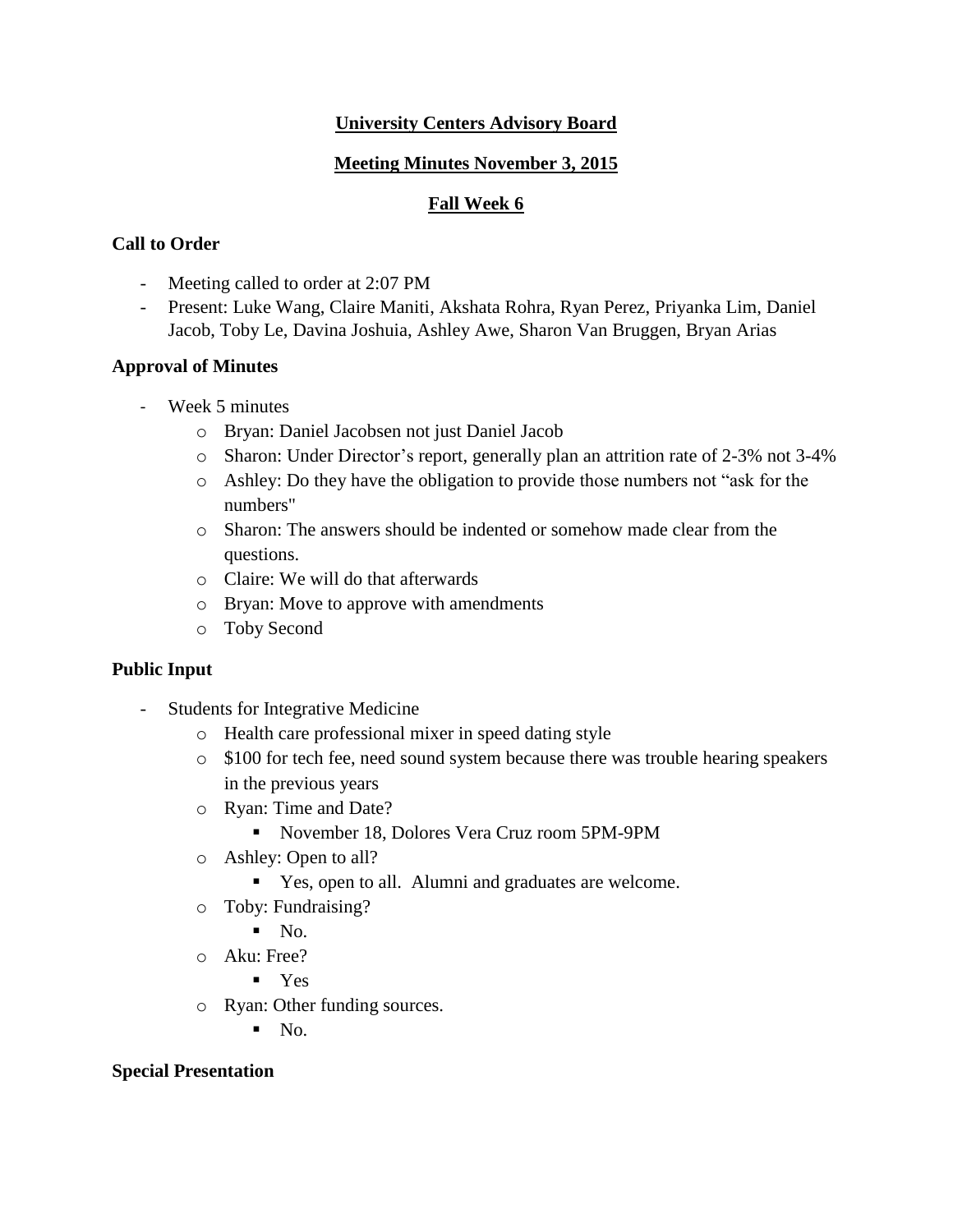- No special presentation

### **Chair's Report**

- Budget committee went through the pub project renovations and sent out a document to the board with a recommendation for what should be included in the pub space project. We are not focusing on the funding model just yet, we want to clarify on what we want to include in the renovation. Will discuss funding in budget.
- UCAB retreat this Saturday. Starting at 9 and ending around 1-2pm. Please let Claire know if you are unable to make it

### **Vice Chair Report**

Went through the student organizations who were allocated a space but didn't claim their keys and found 33 student organization in that category. Majority of them are fully registered, only 9 are pending for final approval. We will discuss further action items during new business.

#### **Director's Report**

o None

#### **New Business**

- Students for Integrative Medicine Tech Fee
	- o Ashley move to fund \$100
	- o Ryan: second

#### **Old Business**

- Pub Space Renovation
	- o Budget committee went over the possible renovation options. The committee decided that the following should be included
		- Pub Entry & Outside Patio
		- Kitchen Expansion  $&$  Bar Relocation
		- Separate entrance for stage room, does not include renovation for the stage room
		- Outside concession bar
	- o The committee did not recommend the following
		- Sound booth
		- Stage renovation
		- Greenroom
		- Storage room
		- **Ticket booth**
	- o Cuts down the budget to a more \$2 million project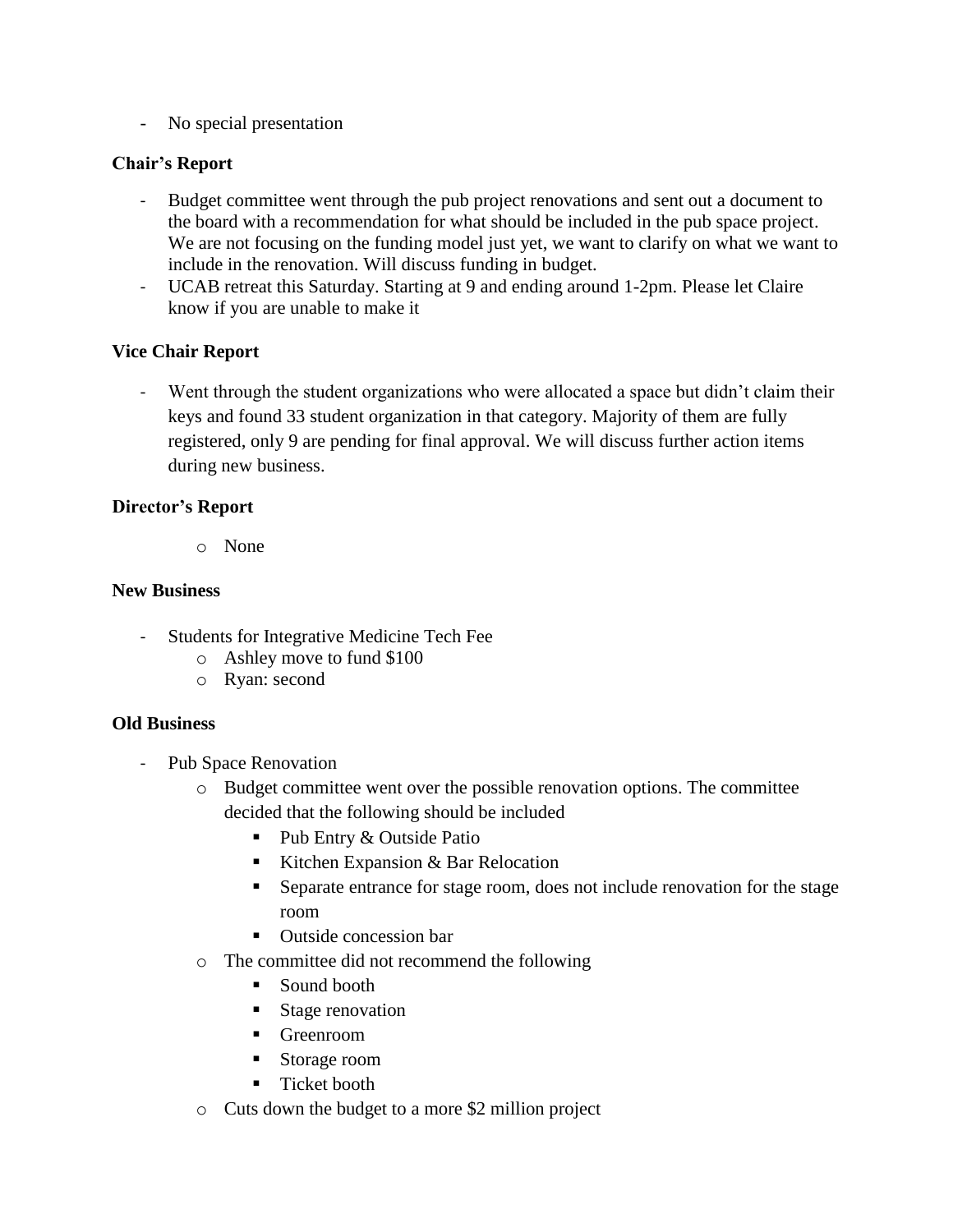- o Aku: We did straw polls on every change.
	- Keep the roll up door, patio, landscaping
	- Overwhelmingly want renovations to the inside bar
	- Split on sound booth, a nice idea but a way to attract higher caliber event
	- No separate bathroom
	- No ticketbooth
	- **Split on the bar outside. One bar seems to be enough considering the space.** Want the space to be used for people who are under 21, instead of exlucisvly for people over 21.
- o Vote to approve budget committee recommendation
	- Pub entry  $&$  patio
		- Agree:  $10$
		- Disagree:0
		- Abstain: 2
	- Kitchen expansion & bar relocation
		- Agree: 9
		- Disagree: 0
		- Abstain: 3
	- Separate entrance for stage room
		- Agree: 8
		- Disagree: 1
		- Abstain: 3
	- Outside concessions bar
		- Agree: 8
		- Disagree: 1
		- Abstain:3
	- No New soundbooth
		- Agree: 7
		- Disagree: 2
		- Abstain: 3
	- No new Restroom
		- Agree:  $10$
		- Disagree: 0
		- Abstain:2
	- No new Storage room
		- Agree:  $10$
		- Disagree: 0
		- Abstain: 2
	- No Green Room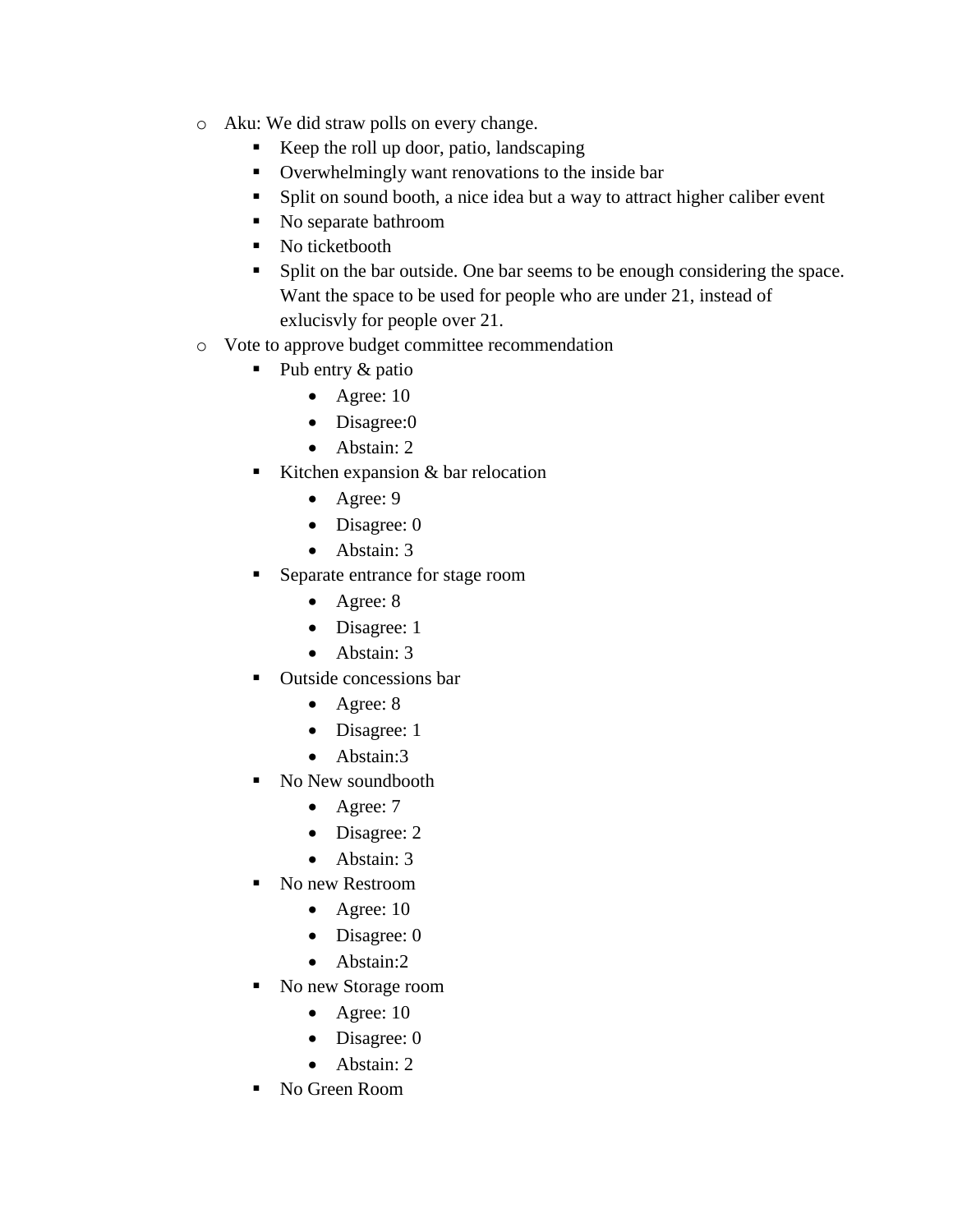- Agree: 9
- Disagree: 1
- $\bullet$  Abstain: 2
- No Ticket Booth
	- Agree:  $10$
	- Disagree: 0
	- Abstain: 2
- o Bryan: Now that we have cute those items, how much will the project cost?
	- Roughly \$2 million
- o Aku: Since we have a record enrollment number, how will that change the finance part?
	- Sharon: Enrollment has increased beyond our expectations. \$425,000 more in fall quarter alone in the reserve. \$700 surplus was the original number in the budget
- o Ryan: Is that top line that says \$1 million budget overall basically going to cover half of the project?
	- Sharon: If we are looking at a \$2 million project and you have \$1 million planned for in the course of 5 years then that would be about half of the project budget.
- o Ryan: Is 5 years also the time line?
	- Sharon: No. The timeline would be significantly sooner; you would be borrowing again the plan. We have a 12-year long range plan, and that's the number we use for annual budget. We already planned to spend over \$1 million at the pub in the course of 5 years, so you are expecting to spend it already. What UCAB will be doing is essentially add another million dollars to that by funding the renovations
- o Ashley: Any pressing need for the \$425,000 or can we allocated all to this project?
	- Don't force pressing needs, but there are definitely projects. Projects like fountains, and purchasing the cove room. The cove room purchase would be a payment plan that will span over a period of time.
- o We are not going to have a budget meeting after meeting, but we will discuss this more fully during retreat this Saturday
- **Student Organization Space Discussion** 
	- $\circ$  33 student organization haven't picked up their keys yet, 9 of them are pending, and 4 never started their registration. All the organizations were outreached through email to remind them to pick up their keys. Already heard back from 6 of them that they never got an notice that they were allocated a space.
	- o We should make a decision on when we need to create the hard deadline for student organizations to pick up their keys. For projections, CSI analyzed some data and Emily is here to present them.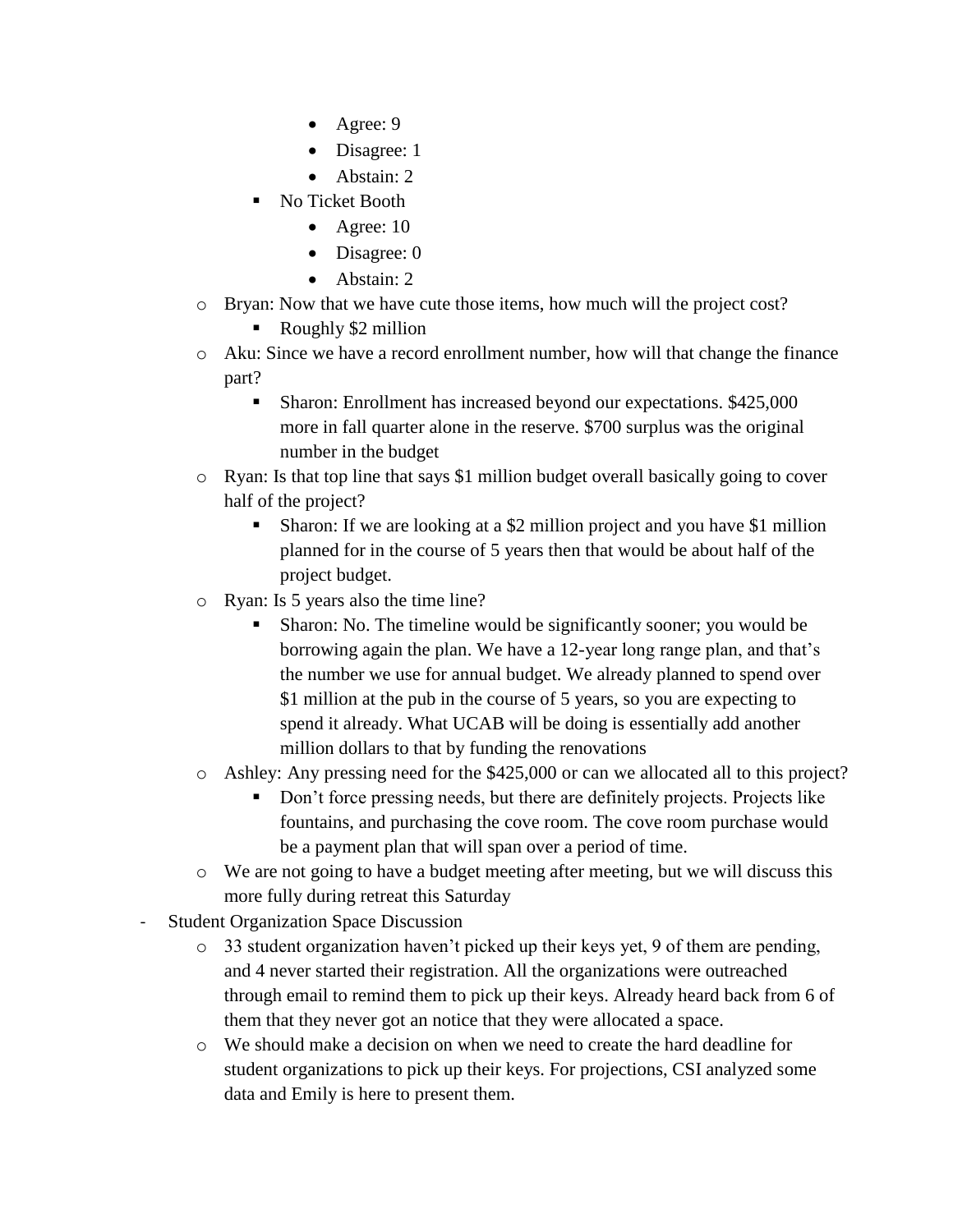- o Emily's Updates
	- This update is current as of couple hours ago, but the number of organizations that are being registered will continue to increase as we speak
	- Looked at all the organizations that received space allocation, 87 of them have completed the registration, 4 of them have constitution amendments that are being reviewed by Risk Management. Those will be approved but they are just in the process
	- 4 student organizations haven't started their registration or they have significant amount of work to do. Only 2 student organization are being held up by the National Conflict Resolution Center Training. We added additional training times for accommodate everyone.
	- Recommend to wait a couple of weeks before we draw the hard deadline. We do have a few that are being held up by the University
- o Ryan: So the vast majority of organizations are on time?
	- vast majority of the organizations who received space through UCAB. This report was tailored to UCAB Space Allocation. Currently 353 student organizations have completed registration which is about on par with previous years. More will register throughout the academic year. Currently 2,100 students have completed the NCRC training. 441 students still have to complete the training.
- o Bryan: How many weeks are you recommending?
	- Leave to UCAB to decide. It is just a dynamic landscape. In two weeks we could have more organizations who have started and things will change. We should email all of them and let them know that they need to pick up their keys or their space might be reassigned
- o Ashley: Updates on the waitlist?
	- I did not get a waitlist. Have received multiple emails from student organizations who have expressed strong needs for a space on campus since last spring.
- o Ryan: Is this deadline that we are setting going to affect future years or just this year?
	- $\blacksquare$  It is just for this year
- o Toby: Is information like this available to student organizations?
	- We sent out emails through the CSI list-serve contacting all student organization. Space allocation assignments have been posted on UCAB.UCSD.EDU since end of last academic year. Student organizations need to update their email addresses on the CSI registration
- o Ryan: Will there be negative repercussions the longer we wait?
	- Sooner we can allocate a space to an organization, the better it will be.